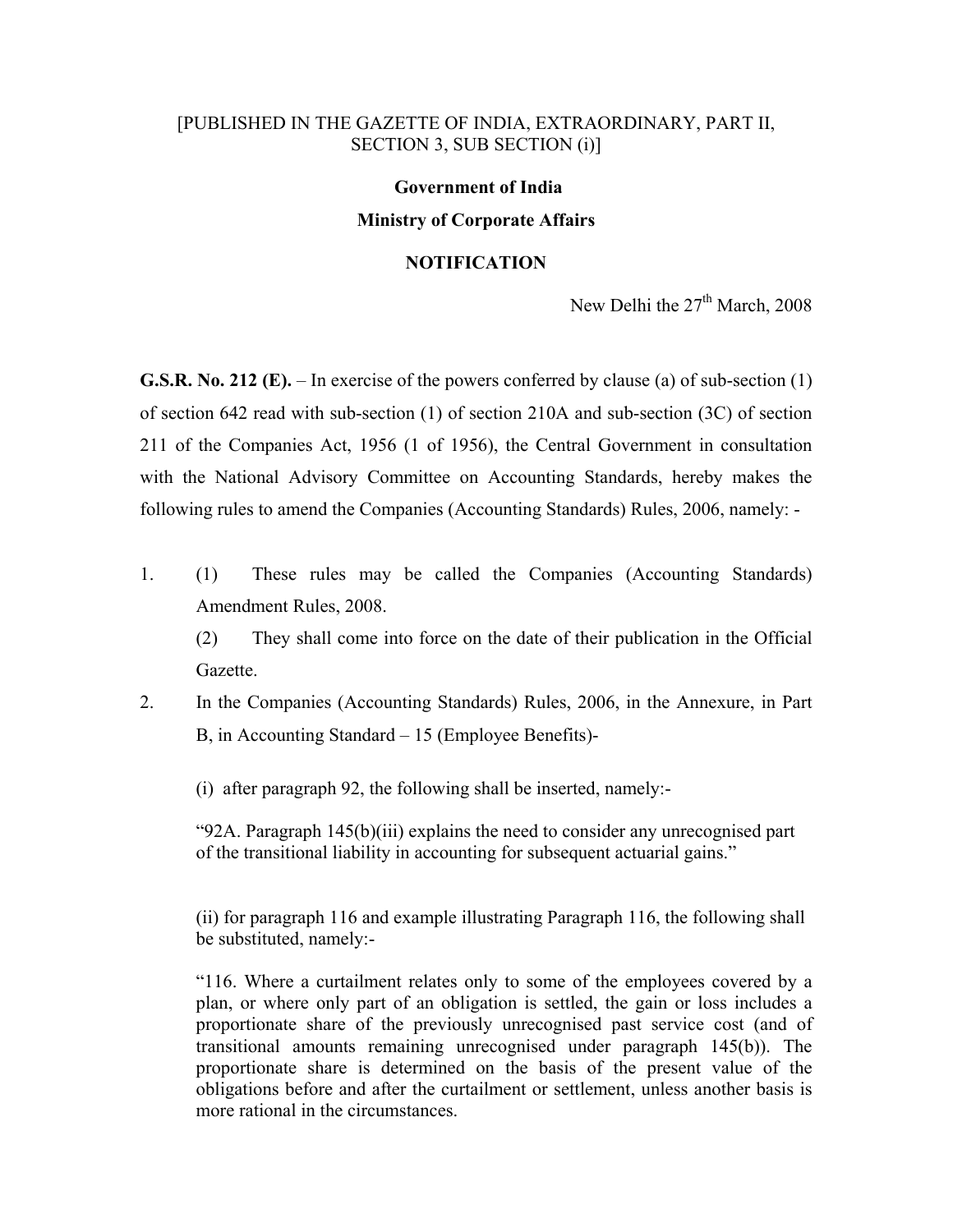#### **Example Illustrating Paragraph 116**

An enterprise discontinues a business segment and employees of the discontinued segment will earn no further benefits. This is a curtailment without a settlement. Using current actuarial assumptions (including current market interest rates and other current market prices) immediately before the curtailment, the enterprise has a defined benefit obligation with a net present value of Rs. 1,000 and plan assets with a fair value of Rs. 820 and unrecognised past service cost of Rs. 50. The enterprise had first adopted this Standard one year before. This increased the net liability by Rs. 100, which the enterprise chose to recognise over five years (see paragraph 145(b)). The curtailment reduces the net present value of the obligation by Rs. 100 to Rs. 900.

*Of the previously unrecognised past service cost and transitional amounts, 10% (Rs. 100/Rs. 1000) relates to the part of the obligation that was eliminated through the curtailment. Therefore, the effect of the curtailment is as follows:* 

| <b>Before</b><br>Curtailment | Curtailment<br>gain | After        |
|------------------------------|---------------------|--------------|
|                              |                     |              |
|                              |                     | curtailment  |
| 1,000                        | (100)               | 900          |
|                              |                     | <u>(820)</u> |
|                              | (100)               | 80           |
| (50)                         |                     | (45)         |
| (80)                         | 8                   | 72)          |
|                              |                     |              |
| (50)                         | 87.                 | 37)          |
|                              | (820)<br>180        |              |

An asset of Rs. 37 will be recognised (it is assumed that the amount under paragraph 59(b) is higher than Rs. 37)."

(iii) under the heading 'Transitional Provisions' and before the sub-heading "Employee Benefits other than Defined Benefit Plans and Termination Benefits", the following shall be inserted, namely:-

"142 A. An enterprise may disclose the amounts required by paragraph  $120(n)$  as the amounts are determined for each accounting period prospectively from the date the enterprise first adopts this Standard."

(iv) for paragraph 145 and the example illustrating paragraph 144 and 145, the following shall be substituted, namely:-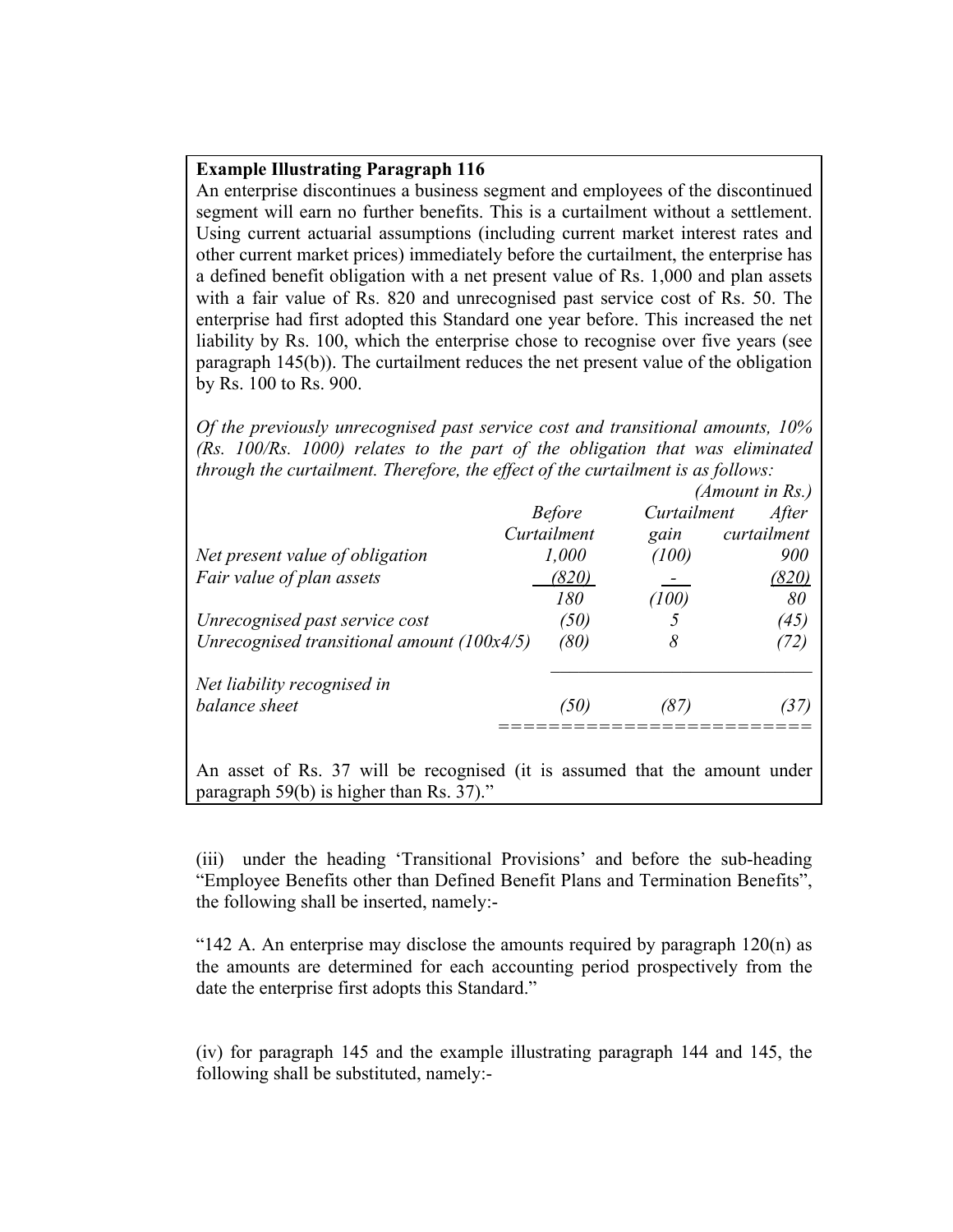*"145. If the transitional liability is more than the liability that would have been recognised at the same date as per the pre-revised AS 15, the enterprise should make an irrevocable choice to recognise that increase as part of its defined benefit liability under paragraph 55:* 

*(a) immediately as an adjustment against the opening balance of revenue reserve and surplus (as adjusted by any related tax expense); or* 

*(b) as an expense on a straight-line basis over up to five years from the date of adoption.* 

*If an enterprise chooses (b), the enterprise should:* 

*(i) apply the limit described in paragraph 59(b) in measuring any asset recognised in the balance sheet;* 

*(ii) disclose at each balance sheet date (1) the amount of the increase that remains unrecognised; and (2) the amount recognised in the current period; (iii) limit the recognition of subsequent actuarial gains (but not negative past service cost) only to the extent that the net cumulative unrecognised actuarial gains (before recognition of that actuarial gain) exceed the unrecognised part of the transitional liability; and* 

*(iv) include the related part of the unrecognised transitional liability in determining any subsequent gain or loss on settlement or curtailment.* 

*If the transitional liability is less than the liability that would have been recognized at the same date as per the pre-revised AS 15, the enterprise should recognise that decrease immediately as an adjustment against the opening balance of revenue reserves and surplus.* 

### **Example Illustrating Paragraphs 144 and 145**

At 31<sup>st</sup> March 20X7, an enterprise's balance sheet includes a pension liability of Rs. 100, recognised as per the pre-revised AS 15 issued by the ICAI in 1995. The enterprise adopts the Standard as of  $1<sup>st</sup>$  April 20X7, when the present value of the obligation under the Standard is Rs. 1,300 and the fair value of plan assets is Rs. 1,000. On  $1<sup>st</sup>$  April 20X1, the enterprise had improved pensions (cost for nonvested benefits: Rs. 160; and average remaining period at that date until vesting: 10 years).

|                                          | (Amount in Rs.) |
|------------------------------------------|-----------------|
| The transitional effect is as follows:   |                 |
| Present value of the obligation          | 1,300           |
| Fair value of plan assets                | (1,000)         |
| Less: past service cost to be recognised |                 |
| in later periods $(160 x 4/10)$          | '64             |
| Transitional liability                   | 236             |
| Liability already recognised             | <i>100</i>      |
| Increase in liability                    | 136             |
|                                          |                 |